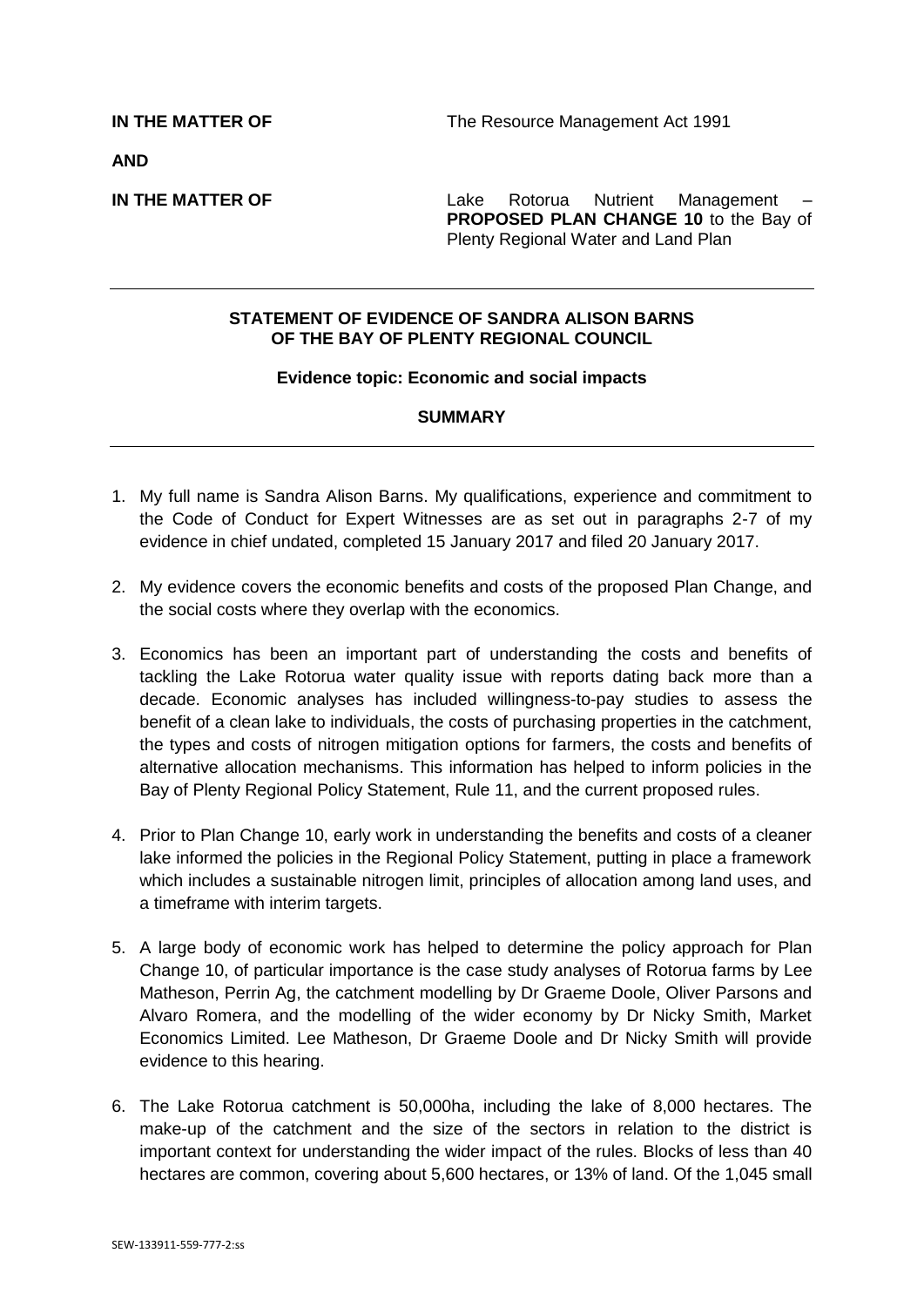blocks less than 4 hectares, 2% (21) are registered for GST. Dairy farming accounts for 5,500ha, and drystock (including deer farming) 16,500ha. Forestry covers about 10,000ha, and bush and scrub about 11,000ha.

- 7. Dairy farming in the Lake Rotorua catchment comprises about 12% of dairy farming in the Rotorua district when measured by the number of farms and the number of dairy cattle. Drystock farming in the catchment makes up 30% of drystock farming in the district. The Rotorua economy has three major inputs – tourism, farming and forestry. Tourism is the largest employer in Rotorua, and forestry the second largest.  $1$  Given the composition of the Rotorua economy, the costs of this policy are likely to be felt mainly at the individual farm level. The economic analysis by Dr Nicky Smith, Market Economics, confirms this.
- 8. The introduction of a nitrogen cap and subsequent allocation of nitrogen allowances is not intended to stop economic activity in the catchment, but to reduce nitrogen leaving the catchment by changing the way land is used and managed. A clean lake provides a potential economic benefit to tourism, while a polluted lake with toxic algal blooms is detrimental.<sup>2</sup>
- 9. The RPS sets a nitrogen limit of 435 tonnes (Policy WL 3B), and required allocation of the capacity to assimilate nitrogen among land use activities (Policy WL 5B). Policy WL 5B provides a list of principles for allocation, including the 'Ease of transfer of the allocation'. In accordance with this, Plan Change 10 proposes what is known as a 'cap and trade' regime. This approach enables farmers to make farming decisions within their nitrogen limit – as opposed to a regulatory approach where the regulator makes farming decisions. Providing for transfers of nitrogen lowers the overall cost of the policy by allowing landowners with higher costs of reducing nitrogen to purchase nitrogen discharge allowances from those with lower costs. In this way, both landowners are better off.
- 10. Of the 320t nitrogen reductions target, the national, regional and local community will reduce 180 tonnes through the Incentives Fund, engineering solutions and removal of gorse. The balance is the allocation made to land uses in the catchment. This approach is called the Integrated Framework, and was initiated by the Lake Rotorua Primary Producers Collective and recommended by StAG to Council.<sup>3</sup>
- 11. Allocation of nitrogen was a topic on the agenda of the second StAG meeting in December 2012. The StAG minutes for March 2013 recorded broad agreement to develop sector averaging in more detail, and recognition that it would be a 'mix of grandparenting and rough justice, with the expectation that high N loss farmers would 'take a hit, even if they are a top farmer'. At this StAG meeting Dr Suzie Greenhalgh (Landcare Research) presented on methods for assessing the impacts of allocation options. This was followed up with modelling of sector averaging and grandparenting by

**.** 

 $<sup>1</sup>$  Rotorua Economic Development Limited (A Council-Controlled Organisation)</sup>

<sup>&</sup>lt;sup>2</sup> See for example 2006 by Dr J Morgan Williams, Commissioner for the Environment. "Restoring the Rotorua Lakes. The Ultimate Endurance Challenge."

 $3$  Lamb, S EIC 2017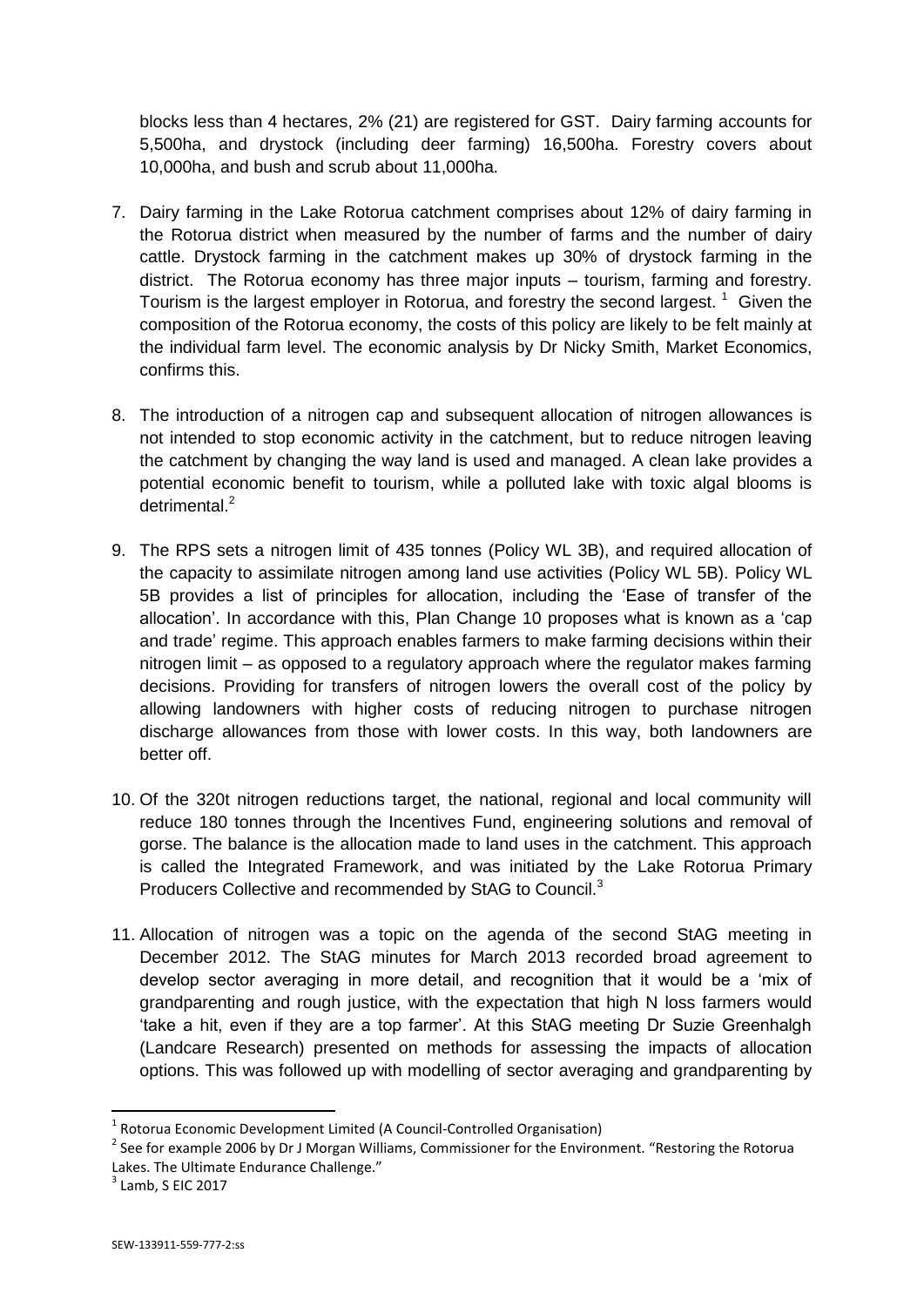Levente Timar, Mōtū Economic and Public Policy Research, presented to StAG in May 2013. StAG noted that wider economic modelling would be required when more information was available.

- 12. In June 2014, when the policy was advanced to a level for meaningful analysis, StAG initiated a farm and catchment level modelling of the costs of eight allocation approaches, including three iterations of sector ranges. This modelling would inform the final choice of allocation method, and be important for the s32 evaluation. This project was led by DairyNZ and BOPRC, with representation from Beef and Lamb and Federated Farmers, and local farm consultants. Dr Graeme Doole will give evidence on the results of that analysis. The work by Parsons, Doole and Romera included scenarios with differing assumptions around trading to understand the role of trading in reducing costs. The modelling results showed that under efficient trading assumptions all methods have a similar overall cost. Under assumptions of trading frictions, the preferred sector range method performed well. However, the impacts on profit are distributed unevenly across sectors and individuals. The results of the modelling are provided in Dr Graeme Doole's evidence.
- 13. Complementing the work by Parsons, Doole and Romera, Council commissioned case study work to understand how the proposed nitrogen limits might the impact farm income. Case study analysis was undertaken in 2014 by Lee Matheson, and again in 2015/16 following the completion of the Parsons, Doole and Romera report, and when the provisional NDA were available. This enabled a more realistic picture of effects. The findings of the case study work is consistent with the Parsons, Doole and Romera report, showing that farmers will have differing effects depending on their Rule 11 benchmark, the characteristics of their farm, and farmer ability. Lee Matheson is presenting evidence on the results of this analysis.
- 14. Since providing my evidence in chief I have provided rebuttal in response to Ms Muller's evidence for DairyNZ Limited and Fonterra Co-operative Group Limited (see para 4 of rebuttal). The rebuttal is based on work that Council staff is doing with farmers to set up Nutrient Management Plans and meet their 2032 provisional NDA targets. Of dairy farmers who have engaged with the process to date, 30% are already at their 2032 provisional NDA target, and the general pattern of where farmers are in relation to their targets tends to support the findings of Parsons, Doole and Romera, and the case study results of Matheson.
- 15. Catchment landowners have had a long lead-in time with regard to these changes. The Regional Policy Statement was notified 9 November 2010. It included the timeframe for achieving the reduction to the sustainable nitrogen limit in the Lake Rotorua catchment. The reduction period is staged, allowing time to plan and adapt.
- 16. Land use is dynamic. In New Zealand in the 10 years to 2016 the total number of dairy cattle increased by 26%, total beef cattle decreased by 22%, total sheep decreased by 32% and total deer decreased by 46%. Over the same time period the hectares in agriculture decreased by 6%. Economics drives farming decisions. Growth in new sectors, such as mānuka honey production, will make other land uses viable in the future. The Low Nitrogen Land Use Fund provides funding to for research to promote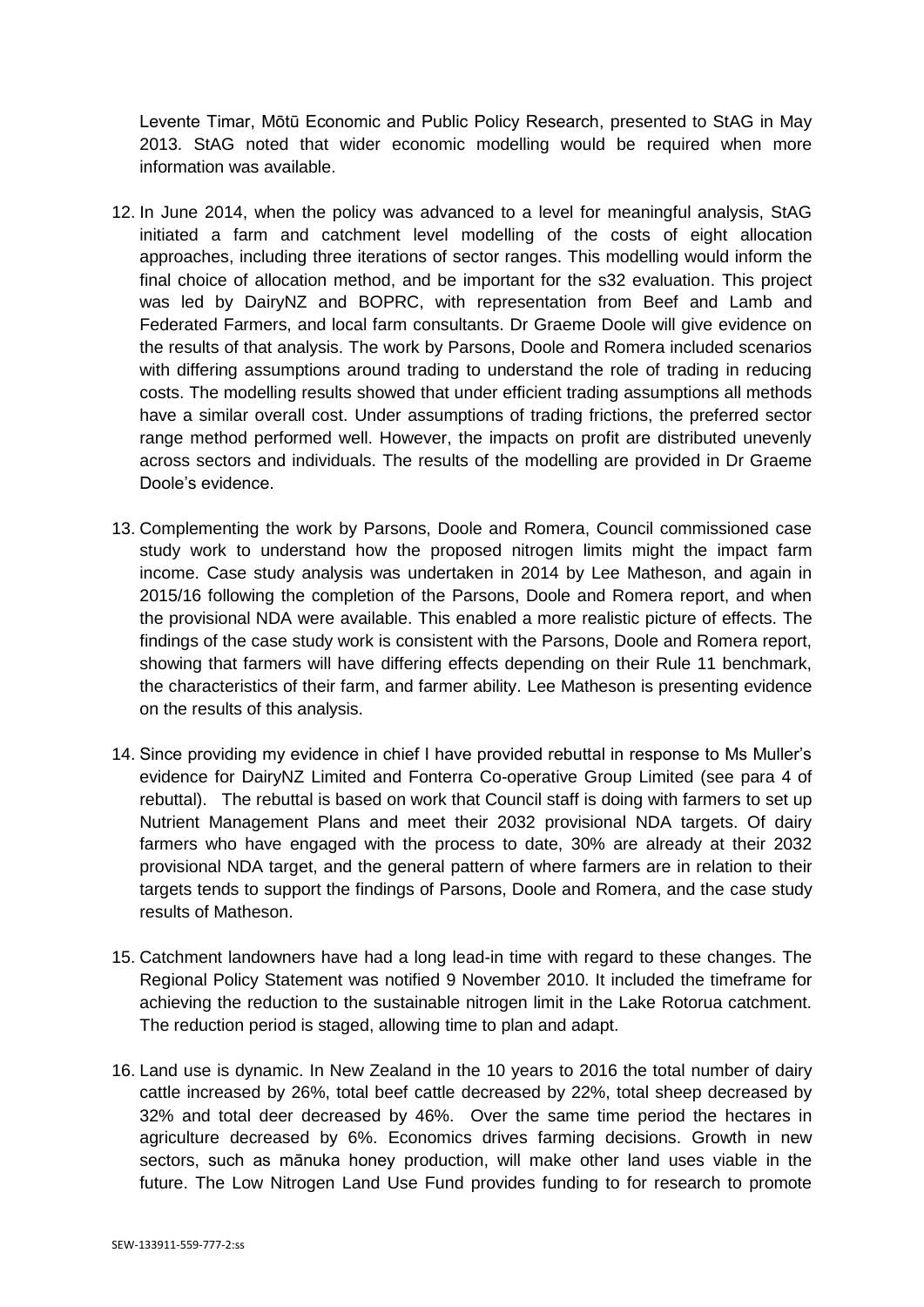uptake of existing low nitrogen land uses in the catchment, investigate application of existing low nitrogen land uses in the Lake Rotorua catchment, and find new low nitrogen land uses for the catchment.

- 17. The Parsons et al. report was followed up with an analysis of the impact of three allocation methods the district, regional and national economies. The methods analysed were a single sector target, natural capital allocation, and a sector range. The analysis shows that the economic impact on the district is modest – most of the economic impact is within the Lake Rotorua catchment. As with the Parsons et al. study, if trading is efficient, then the results is the same for any method because trading brings it to the same point. Efficient trading lessens the overall cost. Where trading is modelled as less efficient, the sector range scenario is more favourable than the single sector or natural capital. Dr Nicky Smith is presenting evidence on the results of this modelling.
- 18. Where farmer debt is based on activities that have been curtailed, it may influence farmer decisions in response to Plan Change 10. The Parsons et al. report refers to farmer debt, although no debt information specific to the Lake Rotorua catchment was available. The work of Council staff with farmers in assessing current nitrogen discharges and provisional NDAs reveals a wide variation in the effort required to reach 2032 targets, suggesting the impact on ability to service debt will be farm specific.
- 19. The effect of provisional NDAs on property prices will vary. The Regional Policy Statement has been operative since 2014 (notified 9 November 2010). Uncertainty creates a greater price differential. The individual farm level impacts will become clearer as Council staff work with landowners to establish their provisional NDA and the required reductions. This process will help to bring back certainty to the property market.
- 20. Property prices will be affected where the land's highest and best use is no longer feasible. Analysis by Telfer Young, registered valuers, Rotorua, suggested that Rule 11 had introduced a 10% reduction in dairy farm prices through the imposition of land use restrictions, with a further 5-10% dependent on the actual nitrogen benchmark. The changes resulting from Plan Change 10 were, at the time of the Telfer Young analysis, expected to create a further 10-15% price reduction. For drystock farms Telfer Young assessed the Rule 11 property price impacts at 15-25% depending on the change to achieving the highest and best economic use. As a result of the Plan Change, the impact on price could be as much as 10-20%, again depending on the individual property characteristics. Lifestyle blocks are affected depending on their commercial potential, with the impact negligible where there is no economic return.

# **Social costs and benefits**

21. The Regional Policy Statement set in place the 435t nitrogen limit and the principles for achieving it. This approach went through a full Schedule 1 process and was confirmed via the appeal and mediation process, becoming operative in 2014. The costs and benefits of the nitrogen limit were addressed at that time.